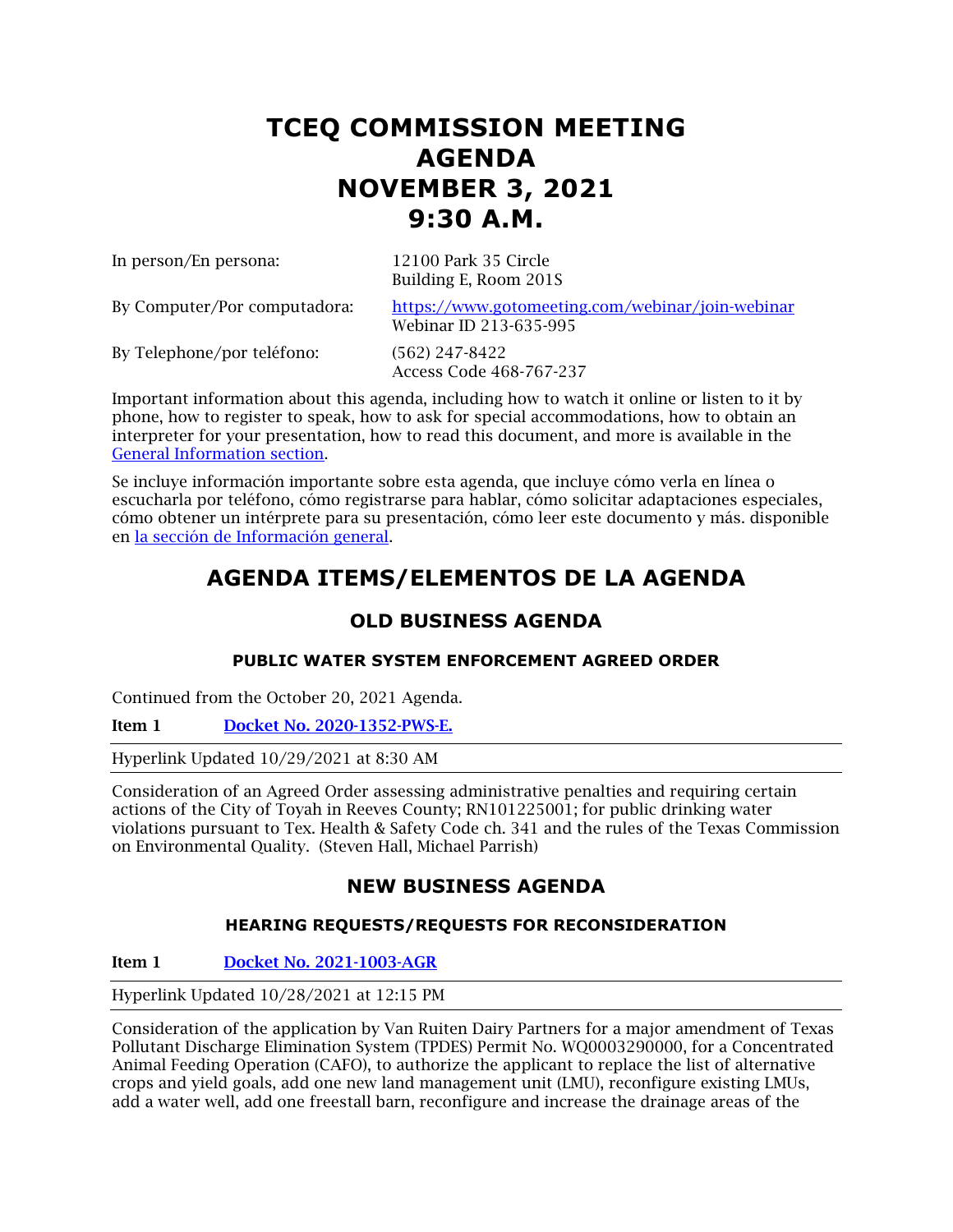retention controls structures, and increase the total land application area from 93 to 138 acres. The maximum capacity of 990 head total dairy cattle, all of which are milking cows, will not change. The facility is located at 1572 County Road 202, Iredell, Erath County, Texas. The Commission will also consider requests for hearing or reconsideration, related responses and replies, public comment, and the Executive Director's Response to Comments. (Joy Alabi, Jessie Spears)

# Item 2 [Docket No. 2021-1211-MWD](http://www.tceq.texas.gov/assets/public/comm_exec/agendas/comm/backup/Agendas/2021/11-03-2021/fortworth.pdf)

Consideration of the application by City of Fort Worth for new Texas Pollutant Discharge Elimination System Permit No. WQ0015668001, to authorize the discharge of treated domestic wastewater at an annual average flow not to exceed 15,000,000 gallons per day. The facility will be located at 11091 Chapin Road, in the City of Fort Worth, Tarrant County, Texas 76108. The Commission will also consider requests for hearing or reconsideration, related responses and replies, public comment, and the Executive Director's Response to Comments. (Sonia Bhuiya, Bobby Salehi)

# Item 3 [Docket No. 2021-1214-MWD](http://www.tceq.texas.gov/assets/public/comm_exec/agendas/comm/backup/Agendas/2021/11-03-2021/airw.pdf)

Consideration of the application by AIRW 2017-7, L.P., for a new wastewater permit, proposed Texas Pollutant Discharge Elimination System Permit No. WQ0015878001, to authorize the discharge of treated domestic wastewater with a daily average flow not to exceed 200,000 gallons per day. The wastewater treatment facility will be located approximately 500 feet southeast of the intersection of Rockride Lane (County Road 110) and Westinghouse Road (County Road 111), in Williamson County, Texas 78626. The Commission will also consider requests for hearing or reconsideration, related responses and replies, public comment, and the Executive Director's Response to Comments. (Gordon Cooper, Bobby Salehi)

# **AIR QUALITY ENFORCEMENT AGREED ORDERS**

# Item 4 [Docket No. 2020-1238-AIR-E.](http://www.tceq.texas.gov/assets/public/comm_exec/agendas/comm/backup/Agendas/2021/11-03-2021/1238AIR.pdf)

Consideration of an Agreed Order assessing administrative penalties and requiring certain actions of Navarro Midstream Services, LLC in Webb County; RN106484413; for air quality violations pursuant to Tex. Health & Safety Code ch. 382, Tex. Water Code ch. 7, and the rules of the Texas Commission on Environmental Quality, including specifically 30 Tex. Admin. Code ch. 60. (Toni Red, Michael Parrish)

# Item 5 [Docket No. 2021-0010-AIR-E.](http://www.tceq.texas.gov/assets/public/comm_exec/agendas/comm/backup/Agendas/2021/11-03-2021/0010AIR.pdf)

Consideration of an Agreed Order assessing administrative penalties and requiring certain actions of PCI Nitrogen, LLC in Harris County; RN101621944; for air quality violations pursuant to Tex. Health & Safety Code ch. 382, Tex. Water Code ch. 7, and the rules of the Texas Commission on Environmental Quality, including specifically 30 Tex. Admin. Code ch. 60. (Mackenzie Mehlmann, Michael Parrish)

# Item 6 [Docket No. 2021-0008-AIR-E.](http://www.tceq.texas.gov/assets/public/comm_exec/agendas/comm/backup/Agendas/2021/11-03-2021/0008AIR.pdf)

Consideration of an Agreed Order assessing administrative penalties against in SI Group, Inc. in Brazoria County; RN100218999; for air quality violations pursuant to Tex. Health & Safety Code ch. 382, Tex. Water Code ch. 7, and the rules of the Texas Commission on Environmental Quality, including specifically 30 Tex. Admin. Code ch. 60. (Danielle Porras, Michael Parrish)

# Item 7 [Docket No. 2020-1214-AIR-E.](http://www.tceq.texas.gov/assets/public/comm_exec/agendas/comm/backup/Agendas/2021/11-03-2021/1214AIR.pdf)

Consideration of an Agreed Order assessing administrative penalties and requiring certain actions of TPC Group LLC in Harris County; RN100219526; for air quality violations pursuant to Tex. Health & Safety Code ch. 382, Tex. Water Code ch. 7, and the rules of the Texas Commission on Environmental Quality, including specifically 30 Tex. Admin. Code ch. 60. (Toni Red, Michael Parrish)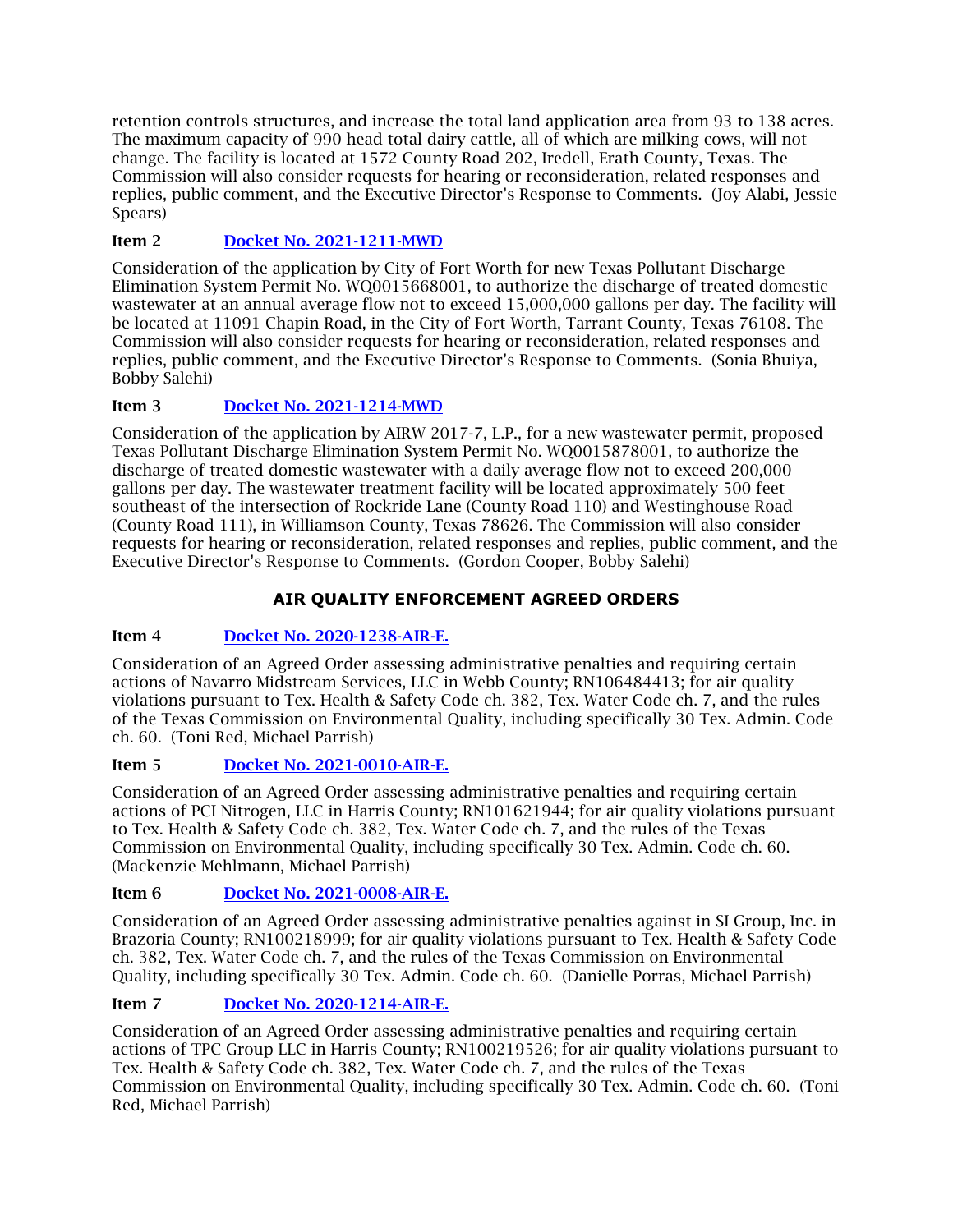## Item 8 [Docket No. 2021-0006-AIR-E.](http://www.tceq.texas.gov/assets/public/comm_exec/agendas/comm/backup/Agendas/2021/11-03-2021/0006AIR.pdf)

Consideration of an Agreed Order assessing administrative penalties and requiring certain actions of XTO Energy Inc. in Wood County; RN100210434; for air quality violations pursuant to Tex. Health & Safety Code ch. 382, Tex. Water Code ch. 7, and the rules of the Texas Commission on Environmental Quality, including specifically 30 Tex. Admin. Code ch. 60. (Mackenzie Mehlmann, Michael Parrish)

# **MUNICIPAL WASTE DISCHARGE ENFORCEMENT AGREED ORDERS**

# Item 9 [Docket No. 2021-0164-MWD-E.](http://www.tceq.texas.gov/assets/public/comm_exec/agendas/comm/backup/Agendas/2021/11-03-2021/0164MWD.pdf)

Consideration of an Agreed Order assessing administrative penalties against the City of Dallas in Dallas County; RN101549061; for water quality violations pursuant to Tex. Water Code chs. 7 and 26 and the rules of the Texas Commission on Environmental Quality, including specifically 30 Tex. Admin. Code ch. 60. (Harley Hobson, Michael Parrish)

# Item 10 [Docket No. 2019-0861-MWD-E.](http://www.tceq.texas.gov/assets/public/comm_exec/agendas/comm/backup/Agendas/2021/11-03-2021/0861MWD.pdf)

Consideration of an Agreed Order assessing administrative penalties and requiring certain actions of the City of Galveston in Galveston County; RN102342680 and RN101613925; for water quality violations pursuant to Tex. Water Code chs. 7 and 26 and the rules of the Texas Commission on Environmental Quality, including specifically 30 Tex. Admin. Code ch. 60. (Stephanie Frederick, Michael Parrish)

# Item 11 [Docket No. 2021-0150-MWD-E.](http://www.tceq.texas.gov/assets/public/comm_exec/agendas/comm/backup/Agendas/2021/11-03-2021/0150MWD.pdf)

Consideration of an Agreed Order assessing administrative penalties and requiring certain actions of the City of Gregory in San Patricio County; RN101917623; for water quality violations pursuant to Tex. Water Code chs. 7 and 26 and the rules of the Texas Commission on Environmental Quality, including specifically 30 Tex. Admin. Code ch. 60. (Stephanie Frederick, Michael Parrish)

# Item 12 [Docket No. 2020-0745-MWD-E.](http://www.tceq.texas.gov/assets/public/comm_exec/agendas/comm/backup/Agendas/2021/11-03-2021/0745MWD.pdf)

Consideration of an Agreed Order assessing administrative penalties and requiring certain actions of the City of Navasota in Grimes County; RN101608131; for water quality violations pursuant to Tex. Water Code chs. 7 and 26 and the rules of the Texas Commission on Environmental Quality, including specifically 30 Tex. Admin. Code ch. 60. (Stephanie Frederick, Michael Parrish)

# **PETROLEUM STORAGE TANK ENFORCEMENT AGREED ORDERS**

#### Item 13 [Docket No. 2021-0028-PST-E.](http://www.tceq.texas.gov/assets/public/comm_exec/agendas/comm/backup/Agendas/2021/11-03-2021/0028PST.pdf)

Consideration of an Agreed Order assessing administrative penalties and requiring certain actions of PAWLIK'S SUPER MARKET, INC. dba Pawlik Ace Mart in Frio County; RN101434892; for petroleum storage tank violations pursuant to Tex. Water Code chs. 7 and 26 and the rules of the Texas Commission on Environmental Quality, including specifically 30 Tex. Admin. Code ch. 60. (Stephanie McCurley, Michael Parrish)

#### Item 14 [Docket No. 2020-0305-PST-E.](http://www.tceq.texas.gov/assets/public/comm_exec/agendas/comm/backup/Agendas/2021/11-03-2021/0305PST.pdf)

Consideration of an Agreed Order assessing administrative penalties against and requiring certain actions of KBB & KBB, INC dba Crossroads Conoco in Jones County; RN101827293; for petroleum storage tank violations pursuant to Tex. Water Code chs. 7 and 26 and the rules of the Texas Commission on Environmental Quality, including specifically 30 Tex. Admin. Code ch. 60. (Taylor Pearson, Elisa Guerra)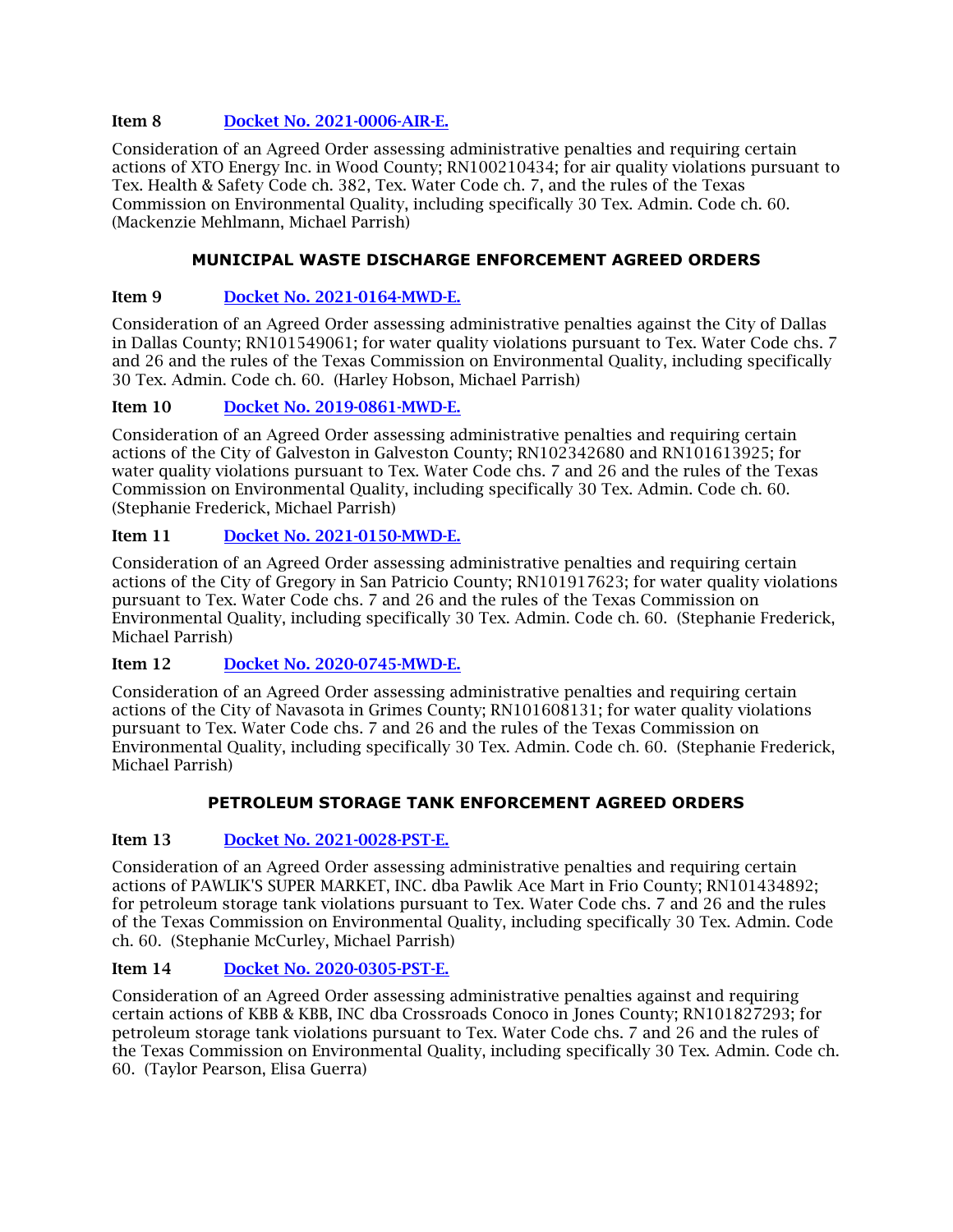# **PETROLEUM STORAGE TANK ENFORCEMENT DEFAULT ORDERS**

# Item 15 [Docket No. 2018-1720-PST-E.](http://www.tceq.texas.gov/assets/public/comm_exec/agendas/comm/backup/Agendas/2021/11-03-2021/1720PST.pdf)

Consideration of a Default Order assessing administrative penalties against AMR Food, Inc. dba STOP N GET in Bexar County; RN101746022; for petroleum storage tank violations pursuant to Tex. Water Code chs. 7 and 26 and the rules of the Texas Commission on Environmental Quality, including specifically 30 Tex. Admin. Code ch. 60. (Taylor Pearson, Elisa Guerra)

# Item 16 [Docket No. 2020-0641-PST-E.](http://www.tceq.texas.gov/assets/public/comm_exec/agendas/comm/backup/Agendas/2021/11-03-2021/0641PST.pdf)

Consideration of a Default Order assessing administrative penalties against and requiring certain actions of John Vasquez in Eastland County; RN102046026; for petroleum storage tank violations pursuant to Tex. Water Code chs. 7 and 26 and the rules of the Texas Commission on Environmental Quality, including specifically 30 Tex. Admin. Code ch. 60. (Casey Kurnath, Elisa Guerra)

# Item 17 [Docket No. 2020-0502-PST-E.](http://www.tceq.texas.gov/assets/public/comm_exec/agendas/comm/backup/Agendas/2021/11-03-2021/0502PST.pdf)

Consideration of a Default Order assessing administrative penalties against and requiring certain actions of Arnoldo Perez formerly dba Perez Fuel Stop in Hidalgo County; RN101445310; for petroleum storage tank violations pursuant to Tex. Water Code chs. 7 and 26 and the rules of the Texas Commission on Environmental Quality, including specifically 30 Tex. Admin. Code ch. 60. (Judy Bohr, Elisa Guerra)

# **PUBLIC WATER SYSTEM ENFORCEMENT AGREED ORDERS**

# Item 18 [Docket No. 2021-0156-PWS-E.](http://www.tceq.texas.gov/assets/public/comm_exec/agendas/comm/backup/Agendas/2021/11-03-2021/0156PWS.pdf)

Consideration of an Agreed Order assessing administrative penalties and requiring certain actions of Christian Life Center of Lubbock in Lubbock County; RN101184257; for public drinking water violations pursuant to Tex. Health & Safety Code ch. 341 and the rules of the Texas Commission on Environmental Quality. (Carlos Molina, Michael Parrish)

# Item 19 [Docket No. 2020-1116-PWS-E.](http://www.tceq.texas.gov/assets/public/comm_exec/agendas/comm/backup/Agendas/2021/11-03-2021/1116PWS.pdf)

Consideration of an Agreed Order assessing administrative penalties and requiring certain actions of the City of Gorman in Eastland County; RN101198794; for public drinking water violations pursuant to Tex. Health & Safety Code ch. 341 and the rules of the Texas Commission on Environmental Quality. (Ronica Rodriguez, Michael Parrish)

Item 20 [Docket No. 2019-1108-PWS-E.](http://www.tceq.texas.gov/assets/public/comm_exec/agendas/comm/backup/Agendas/2021/11-03-2021/1108PWS.pdf)

Hyperlink Updated 10/28/2021 at 3:30 PM

Consideration of an Agreed Order assessing administrative penalties against and requiring certain actions of Realty Income Properties 22, LLC in Midland County; RN106064561; for public drinking water violations pursuant to Tex. Health & Safety Code ch. 341 and the rules of the Texas Commission on Environmental Quality. (Benjamin Warms, Elisa Guerra)

# **WATER QUALITY ENFORCEMENT AGREED ORDERS**

# Item 21 [Docket No. 2020-0713-WQ-E.](http://www.tceq.texas.gov/assets/public/comm_exec/agendas/comm/backup/Agendas/2021/11-03-2021/0713WQ.pdf)

Consideration of an Agreed Order assessing administrative penalties and requiring certain actions of DERICHEBOURG RECYCLING USA, INC. in Harris County; RN104772967; for water quality violations pursuant to Tex. Water Code chs. 7 and 26 and the rules of the Texas Commission on Environmental Quality, including specifically 30 Tex. Admin. Code ch. 60. (Stephanie Frederick, Michael Parrish)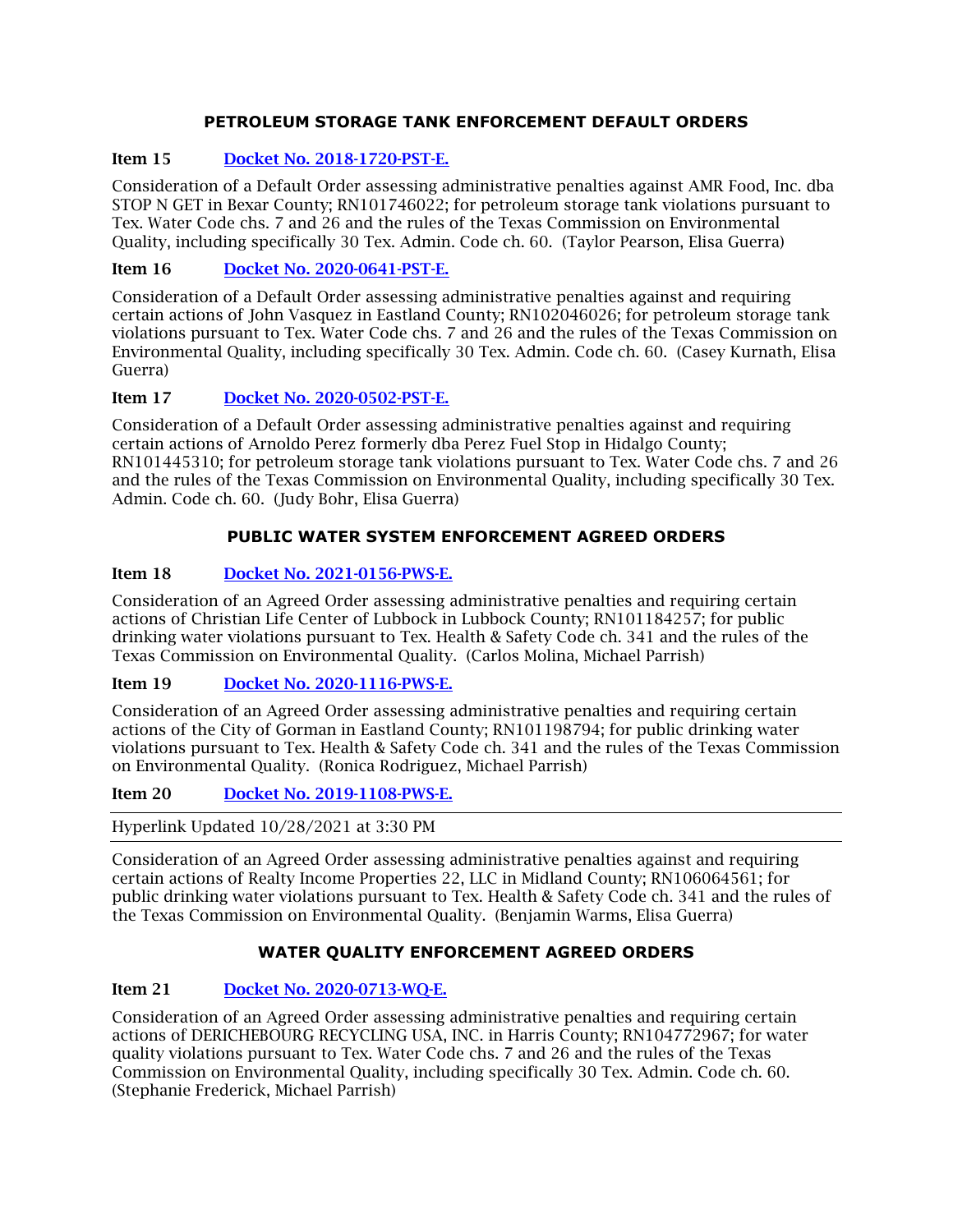#### Item 22 [Docket No. 2019-1356-WQ-E.](http://www.tceq.texas.gov/assets/public/comm_exec/agendas/comm/backup/Agendas/2021/11-03-2021/1356WQ.pdf)

Consideration of an Agreed Order assessing administrative penalties against MCP 100 Congress Member, LLC in Travis County; RN107235871; for water quality violations pursuant to Tex. Water Code chs. 7 and 26 and the rules of the Texas Commission on Environmental Quality, including specifically 30 Tex. Admin. Code ch. 60. (Harley Hobson, Michael Parrish)

#### **WATER QUALITY ENFORCEMENT DEFAULT ORDERS**

#### Item 23 [Docket No. 2020-0187-WQ-E.](http://www.tceq.texas.gov/assets/public/comm_exec/agendas/comm/backup/Agendas/2021/11-03-2021/0187WQ.pdf)

Consideration of a Default Order assessing administrative penalties against and requiring certain actions of AK CUSTOM HOMES LLC in Parker County; RN110796745; for water quality violations pursuant to Tex. Water Code chs. 7 and 26 and the rules of the Texas Commission on Environmental Quality, including specifically 30 Tex. Admin. Code ch. 60. (Casey Kurnath, Elisa Guerra)

#### Item 24 Docket [No. 2018-1108-WQ-E.](http://www.tceq.texas.gov/assets/public/comm_exec/agendas/comm/backup/Agendas/2021/11-03-2021/1108WQ.pdf)

Consideration of a Default Order assessing administrative penalties against Quadvest Construction, L.P. in Montgomery County; RN110045226; for water quality violations pursuant to Tex. Water Code chs. 7 and 26 and the rules of the Texas Commission on Environmental Quality, including specifically 30 Tex. Admin. Code ch. 60. (John Merculief II, Elisa Guerra)

#### **RULE MATTER**

### Item 25 [Docket No. 2020-0032-RUL](http://www.tceq.texas.gov/assets/public/comm_exec/agendas/comm/backup/Agendas/2021/11-03-2021/0032RUL.pdf)

Consideration of the adoption of amendments to 30 TAC Chapter 335, Industrial Solid Waste and Municipal Hazardous Waste, Section 335.323 and Section 335.325. The rulemaking adoption will establish increases to the industrial and hazardous waste (IHW) generator fee schedule and the IHW management fee schedule. The proposed rules were published in the June 4, 2021, issue of the *Texas Register* (46 TexReg 3499). (Garrett Heathman, Audrey Liter, Jessie Spears; Rule Project No. 2020-010-335-WS)

#### **PUBLIC COMMENT SESSION**

#### Item 26 Docket No. 2021-0005-PUB.

The Commission will receive comments from the public on any matters within the jurisdiction of the Texas Commission on Environmental Quality in accordance with Texas Water Code Section 5.112, except for pending permitting matters or other contested cases, which are subject to the ex parte prohibition found in Texas Government Code Section 2001.061. In the interest of time, speakers will be limited to three minutes each, with the total time for public comment limited to one hour. Please note that the Commission's discussion of subjects for which public notice has not been given are limited to statements of specific factual responses and recitation of existing policy.

#### **EXECUTIVE MEETING**

#### Item 27 Docket No. 2021-0001-EXE.

The Commission will conduct a closed meeting to receive legal advice from its attorney(s) and will discuss pending or contemplated litigation, and/or settlement offers, as permitted by Section 551.071 of the Texas Open Meetings Act, Chapter 551 of the Texas Government Code. The Commission may also meet in open meeting to take action on this matter as required by Section 551.102 of the Texas Open Meetings Act, Chapter 551 of the Texas Government Code.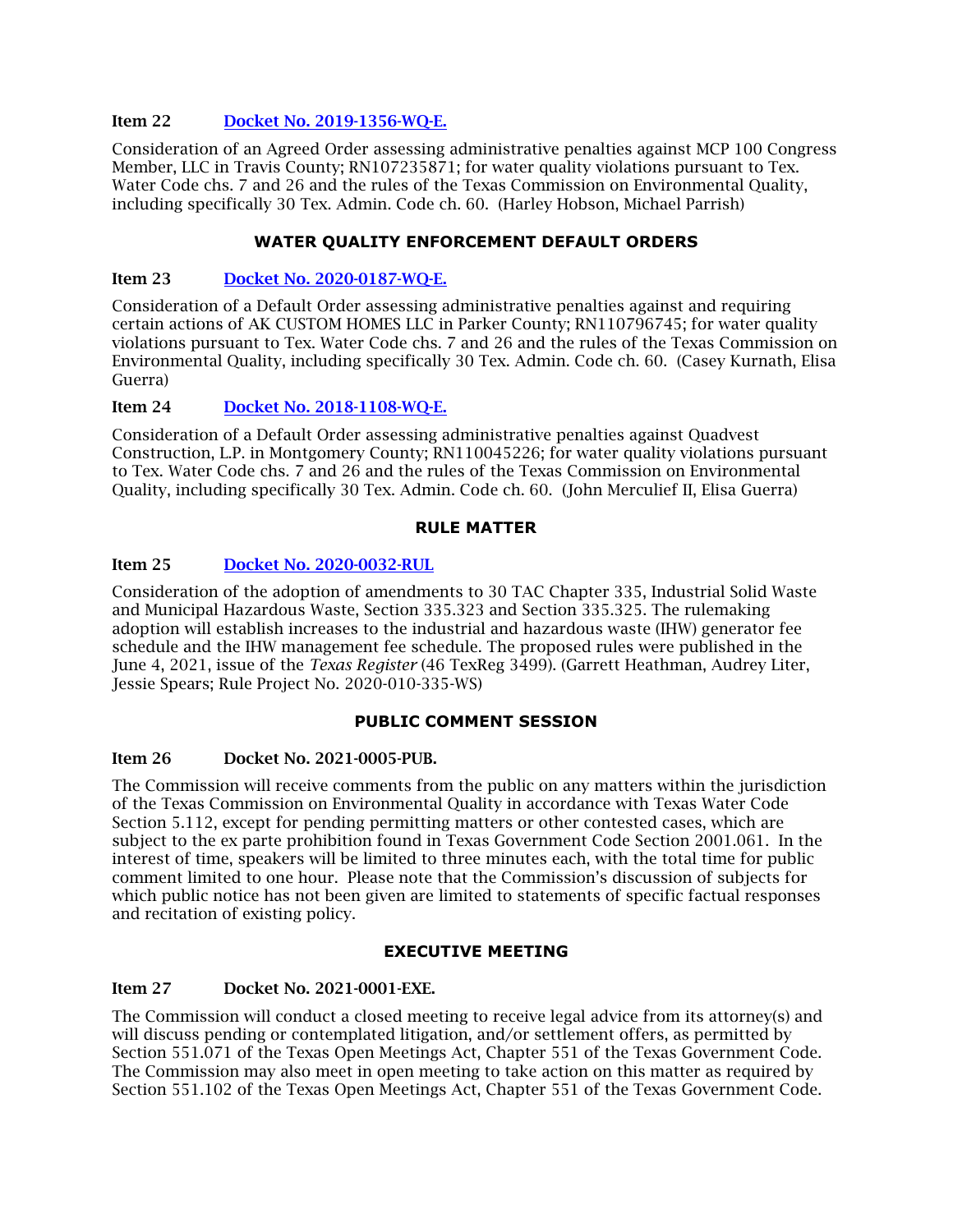#### Item 28 Docket No. 2021-0002-EXE.

The Commission will conduct a closed meeting to deliberate the appointment, employment, evaluation, reassignment, duties, discipline, or dismissal of the Commission's Executive Director, General Counsel, Chief Clerk, Public Interest Counsel, or Chief Auditor as permitted by Section 551.074 of the Texas Open Meetings Act, Chapter 551 of the Texas Government Code. The Commission may also meet in open meeting to take action on this matter as required by Section 551.102 of the Texas Open Meetings Act, Chapter 551 of the Texas Government Code.

## Item 29 Docket No. 2021-0003-EXE.

The Commission will conduct a closed meeting to discuss the employment, evaluation, reassignment, duties, discipline or dismissal of a specific Commission employee(s) as permitted by Section 551.074 of the Texas Open Meetings Act, Chapter 551 of the Texas Government Code. The Commission may also meet in open meeting to take action on this matter as required by Section 551.102 of the Texas Open Meetings Act, Chapter 551 of the Texas Government Code.

# Item 30 Docket No. 2021-0004-EXE.

The Commission will conduct a closed meeting to discuss their duties, roles, and responsibilities as Commissioners of the TCEQ pursuant to Section 551.074 of the Texas Open Meetings Act, Chapter 551 of the Texas Government Code. The Commission may also meet in open meeting to take action on this matter as required by Section 551.102 of the Texas Open Meetings Act, Chapter 551 of the Texas Government Code.

# <span id="page-5-0"></span>**GENERAL INFORMATION/LA INFORMACIÓN GENERAL**

### **How to watch or listen to the meeting**

Members of the public may listen to the meeting telephonically by calling, toll-free, 562) 247- 8422 and entering Access Code 468-767-237. The public may also view live TCEQ meetings on the TCEQ YouTube Channel at no cost at:

[https://www.tceq.texas.gov/agency/decisions/agendas/webcasts.html.](https://www.tceq.texas.gov/agency/decisions/agendas/webcasts.html)

# **Cómo ver o escuchar la reunion**

Los miembros del público pueden escuchar la reunión por teléfono llamando sin cargo al 562) 247-8422 e ingresando el código de acceso 468-767-237. El público también puede ver las reuniones de la TCEQ en vivo en el canal de YouTube de la TCEQ sin costo en: [https://www.tceq.texas.gov/agency/decisions/agendas/webcasts.html.](https://www.tceq.texas.gov/agency/decisions/agendas/webcasts.html)

# **How to register and to address the Commission at the meeting**

Members of the public who would like to address the Commission on an item for which the Commission is accepting comment, must register as indicated below and access the meeting via webcast by navigating to:<https://www.gotomeeting.com/webinar/join-webinar> and entering Webinar ID 213-635-995. Those without internet access may call (512) 239-3313 before the meeting begins for assistance in accessing the meeting telephonically.

To register, you may provide information via the Public Participation Form at: [https://www.tceq.texas.gov/assets/public/comm\\_exec/agendas/comm/AgendaRegistrationFor](https://www.tceq.texas.gov/assets/public/comm_exec/agendas/comm/AgendaRegistrationForm.docx) [m.docx.](https://www.tceq.texas.gov/assets/public/comm_exec/agendas/comm/AgendaRegistrationForm.docx) If you have challenges with the Public Participation Form, you may call (512) 239-3313 or email agenda@tceq.texas.gov and provide the following information: 1. Agenda item number; 2. Name; 3. Affiliation; 4. Address; 5. Phone number; 6. Whom you represent (self or company/client); and 7. Whether you wish to address the Commission, are available for questions from the Commission, or would like to be noted as present for the record.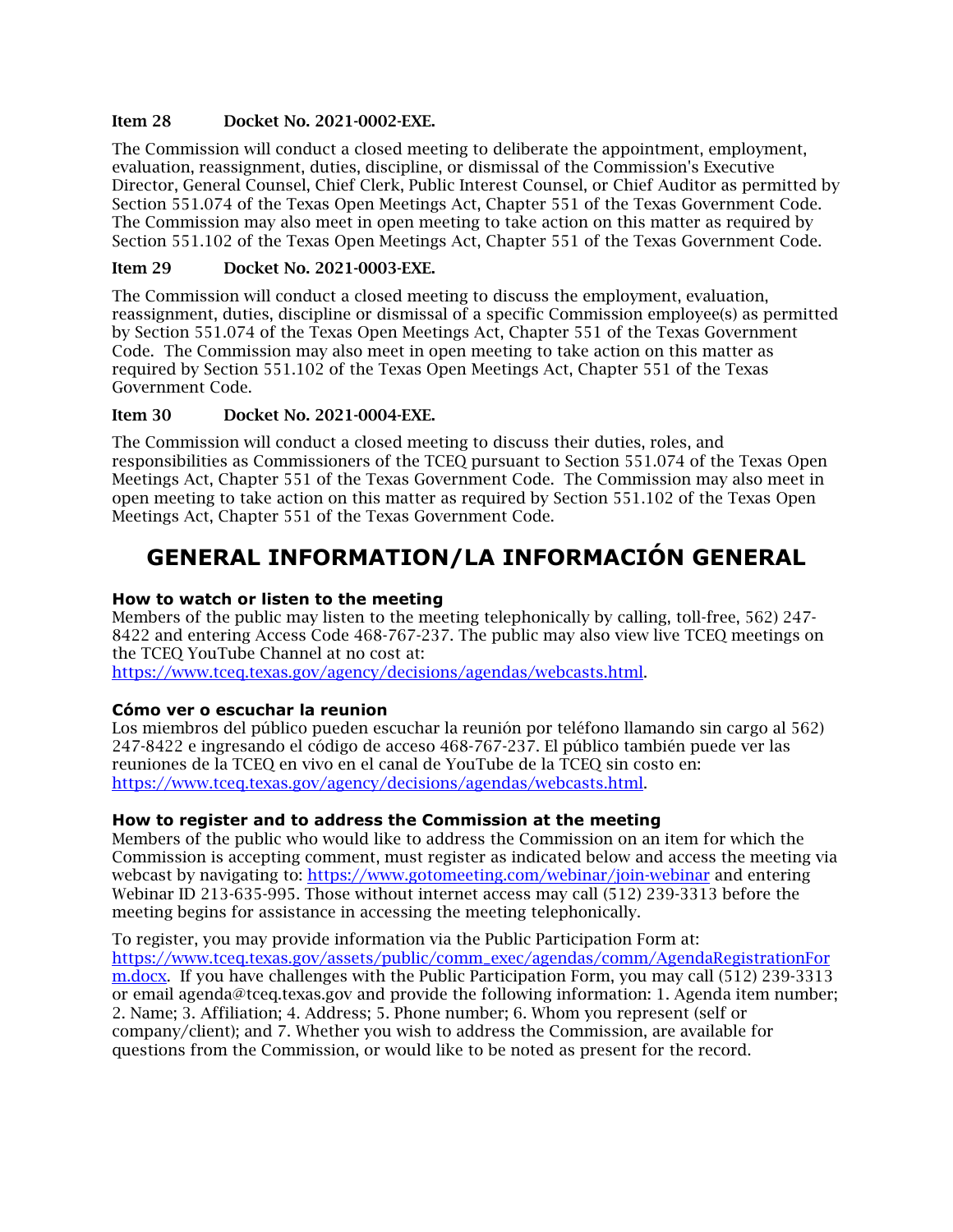Registration for Agenda will conclude at 9:30 a.m. Late registration could result in your missing the opportunity to comment on your item. Please note that the Commissioners may discuss or consider posted items in an order other than the order posted.

#### **Cómo registrarse y dirigirse a la Comisión en la reunion**

Los miembros del público que deseen dirigirse a la Comisión sobre un tema sobre el cual la Comisión está aceptando comentarios, deben registrarse como se indica a continuación y acceder a la reunión a través de un webcast navegando a:

<https://www.gotomeeting.com/webinar/join-webinar> e ingresando el ID del seminario web 213- 635-995. Aquellos sin acceso a Internet pueden llamar al (512) 239-3313 antes de que comience la reunión para recibir ayuda para acceder a la reunión por teléfono.

Para registrarse, puede proporcionar información a través del Formulario de participación pública en:

[https://www.tceq.texas.gov/assets/public/comm\\_exec/agendas/comm/AgendaRegistrationFor](https://www.tceq.texas.gov/assets/public/comm_exec/agendas/comm/AgendaRegistrationForm.docx) [m.docx.](https://www.tceq.texas.gov/assets/public/comm_exec/agendas/comm/AgendaRegistrationForm.docx) Si tiene problemas con el Formulario de participación pública, puede llamar al (512) 239-3313 o enviar un correo electrónico a agenda@tceq.texas.gov y proporcionar la siguiente información: 1. Número de artículo de la agenda; 2. Nombre; 3. Afiliación; 4. Dirección; 5. Número de teléfono; 6. a quién representa (usted mismo o empresa / cliente); y 7. si desea dirigirse a la Comisión, si está disponible para las preguntas de la Comisión o si desea que se le anote como presente para que conste en acta.

El registro para la Agenda concluirá a las 9:30 a.m. El registro tardío podría resultar en que pierda la oportunidad de comentar sobre su artículo. Tenga en cuenta que los Comisionados pueden discutir o considerar los artículos publicados en un orden diferente al pedido publicado.

#### **How to ask for accommodations**

Persons with disabilities who may plan to attend the TCEQ Agenda and who may need auxiliary aids or services such as interpreters for persons who are deaf or hearing impaired, readers, large print, or braille are requested to contact the Office of the Chief Clerk at (512) 239-3300 at least five (5) work days prior to the Agenda, so that appropriate arrangements can be made.

#### **Cómo solicitar adaptaciones**

Se solicita a las personas con discapacidades que planeen asistir a la Agenda de la TCEQ y que puedan necesitar ayudas o servicios auxiliares, como intérpretes para personas sordas o con problemas de audición, lectores, letra grande o braille, que se comuniquen con la Oficina del Secretario en Jefe al (512) 239-3300 al menos cinco (5) días hábiles antes de la agenda, para que se puedan hacer los arreglos apropiados.

#### **How to ask for an interpreter**

Persons who desire the assistance of an interpreter in conjunction with their oral presentation at this TCEQ Agenda are requested to contact the Office of Chief Clerk at (512) 239-3300 at least five (5) work days prior to the Agenda so that appropriate arrangements may be made.

#### **Cómo pedir un intérprete**

Se solicita a las personas que deseen la asistencia de un intérprete junto con su presentación oral en esta Agenda de la TCEQ que se comuniquen con la Oficina del Secretario en Jefe al (512) 239-3300 al menos cinco (5) días hábiles antes de la Agenda para que los arreglos apropiados puede hacerse.

#### **How to read the Agenda document**

The Agenda document above includes hyperlinks (docket numbers highlighted in blue) that enable the user to view agenda backup documents [documents pertaining to a particular matter